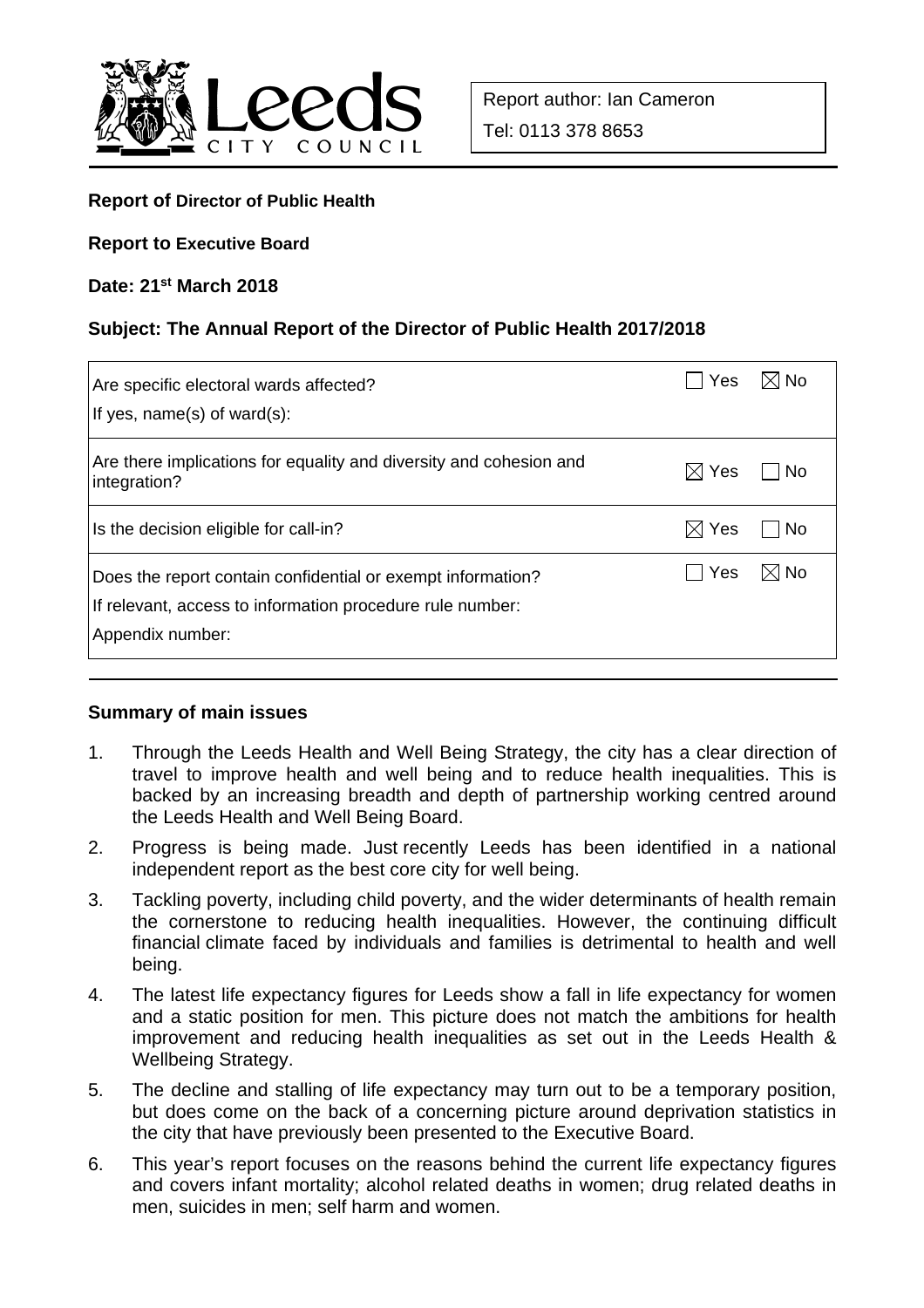- 7. The report also covers Inclusive Growth and the contribution that can be made by the Leeds Inclusive Growth Strategy to reducing health inequalities.
- 8. The report provides an update on the progress from last year on those key public health indicators most related to the Leeds Health & Wellbeing Strategy.
- 9. A comparison with the other core cities shows a very similar picture of change including a fall in life expectancy for females.

### **Recommendations**

- 1.1 The Executive Board is asked to:
	- Note the content of the Annual Report of the Director of Public Health and support the recommendations;
	- Recommend that the Health & Wellbeing Board consider the Annual Report in relation to the next Joint Strategic Needs Assessment.
	- Recommend that the Department of City Development take due regard to the recommendations made about the contribution of the Leeds Inclusive Growth Strategy to tackling deprivation and reducing inequalities.
	- Request an update from the Director of Public Health on the next set of life expectancy figures for males and females in Leeds at a future Executive Board meeting.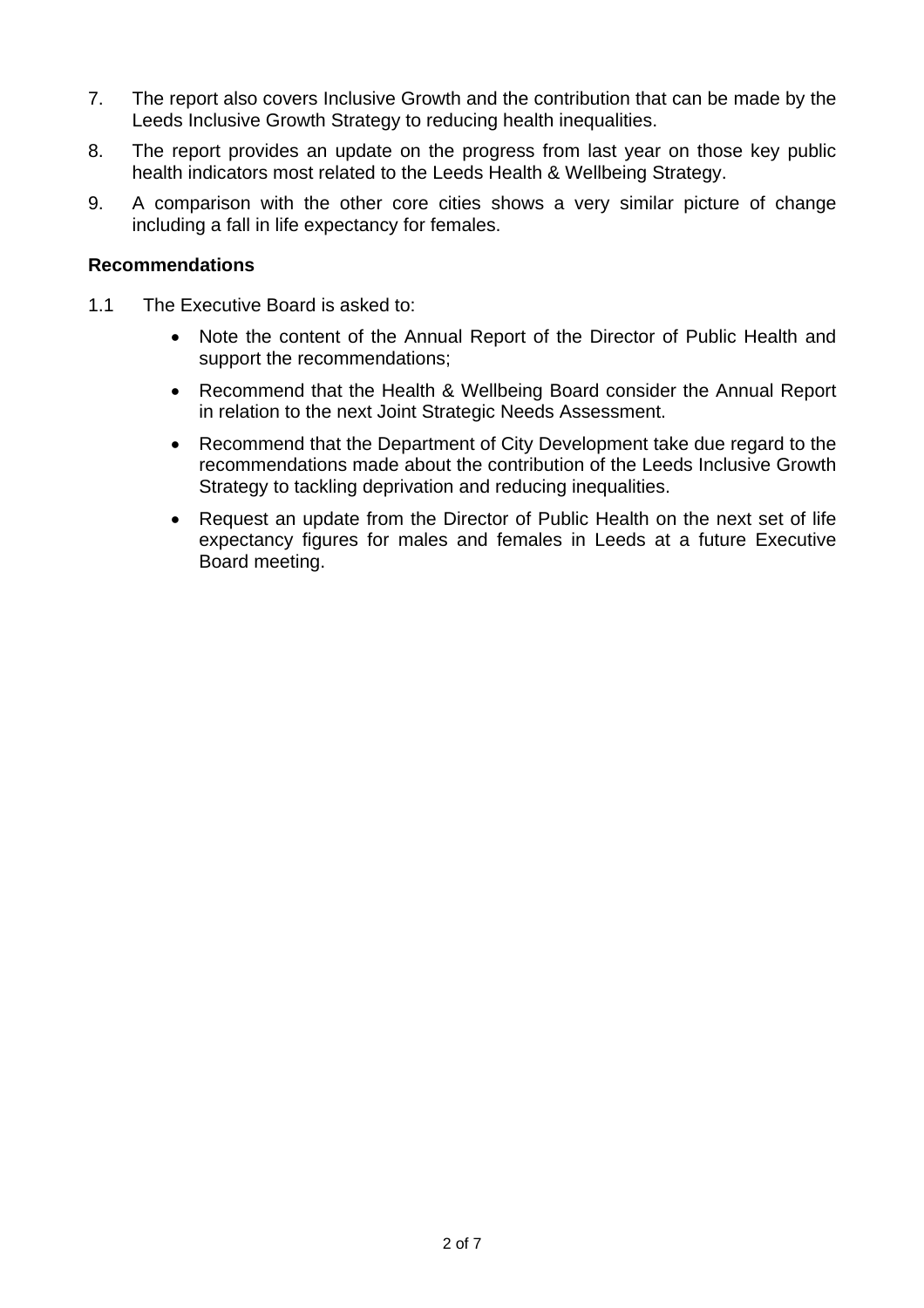## **1. Purpose of this report**

1.2 To summarise the content of the Director of Public Health's Annual Report 2017/18 entitled Nobody Left Behind: Good Health and A Strong Economy.

## **2. Background information**

- 2.1 Under the Health & Social Care Act 2012 (Section 31) the Director of Public Health has a duty to write an annual report on the health of the population. Within the same section of the Act, the council has a duty to publish the report.
- 2.2 The Annual Reports of the Medical Officer of Health (predecessor name of the Director of Public Health) became a statutory requirement under the 1875 Public Health Act but the Leeds Medical Officers of Health had produced such reports right from the first appointment in 1866. The Annual Reports are held in Leeds Central Library.

### **3. Main issues**

- 3.1 Leeds has much to be proud about. Progress can be judged by obvious physical developments such as Trinity Leeds and Victoria Gate. In addition, progress can be judged by a broader sense of what it is like to live here. Leeds has been named best city in Britain for quality of life. Even more recently, this year the 'What Works Centre for Well Being' produced a national, independent report that identified Leeds as the best core city well being.
- 3.2 The Leeds Health and Well Being Board has set a clear direction of travel to improve health and well being and to reduce health inequalities through the Leeds Health and Well Being Strategy. Tackling poverty, including child poverty along with other wider determinants of health remain the cornerstone for action and this is reflected in the new Leeds Health and Care Plan and the Best Council Plan 2018/19-2020/21.
- 3.3 However, the current financial climate is extremely challenging for individuals and families and detrimental to health and well being. While the breadth and depth of partnership working on health and well being has developed to an astonishing degree over the last few years organisations including Leeds City Council are also faced with financial challenges. Hence the greater emphasis on a partnership approach to the "Leeds pound".
- 3.4 Included within last year's Annual Report of the Director of Public Health was a statistical appendix that set out the starting position of the new Leeds Health & Wellbeing Strategy 2016-2021. This covered the seven health status indicators within the new strategy alongside key indicators that related to the public health issues described as priorities in the Leeds Health & Wellbeing Strategy.
- 3.5 This year's Annual Report of the Director of Public Health provides an update as an appendix. Inevitably a one year update means that there are not statistically significant changes for many indicators. This includes physical activity, one of the health status indicators in the Leeds Health & Wellbeing Strategy.
- 3.6 There has though been progress in some areas. The levels of excess weight (overweight or obese) is reducing in 4-5 year olds and is now below the England average. This is a health status measure in the Health & Wellbeing Strategy. Teenage pregnancy rates continue to fall in Leeds, although still above the England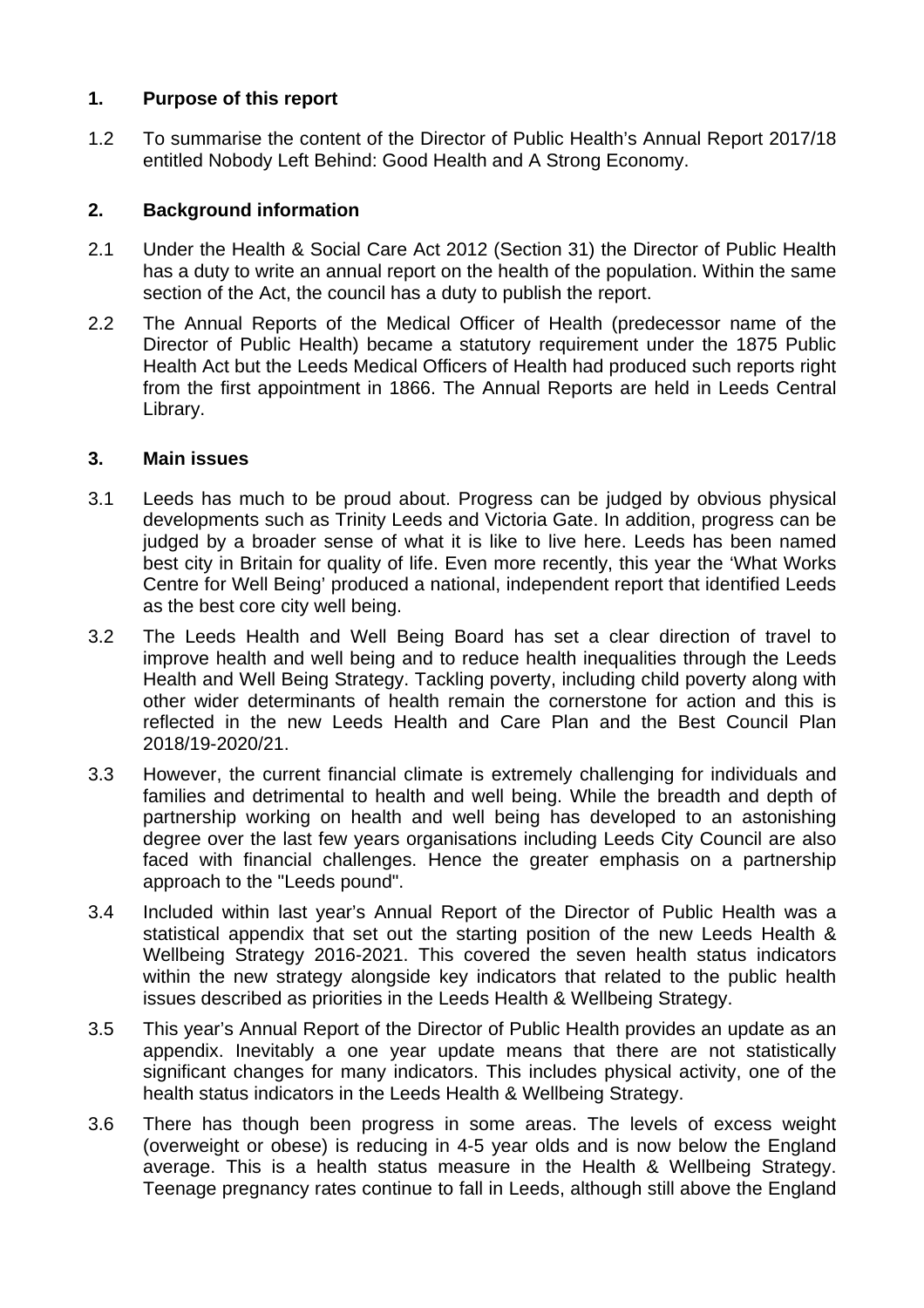average. The Leeds My Health My School survey identifies a reduction in bullying at school albeit this is still high at 30% describing being bullied in the last year. This forms part of a health status indicator in the Health & Wellbeing Strategy.

- 3.7 Smoking is the largest single preventable cause of ill health and health inequalities. Smoking levels amongst adults have dropped to 17.8% - the lowest recorded. This is a health status measure in the Health & Wellbeing Strategy. Cancer mortality rates for those under 75 years are reducing. This is to be welcomed and is a positive contrast to the position in the Annual Reports of around ten years ago when cancer rates for females were essentially staying the same and with small declines for males. The hope is that the progress made over the last 5-10 years in reducing cardio-vascular disease mortality and the inequality gap can be replicated for cancer.
- 3.8 Leeds has a worse rate than England for those dying before the age of 75 years with a serious mental illness – a health status indicator in the Health & Wellbeing Strategy. However the way data is collected means no proper comparisons over time can be made yet.
- 3.9 There has then been progress. However, the most striking comparison from last year is a decline in life expectancy in women and a static life expectancy in men.
- 3.10 The reasons for this concerning position forms the basis of this year's Annual Report of the Director of Public Health.
- 3.11 We may find that the next set of life expectancy figures show a rise again. In which case this has been a false alarm. However, the current life expectancy figures follow the latest Indices of Deprivation for Leeds that have previously been presented to the Executive Board. These showed a greater number of our communities now in the worst 10% super output areas (SOA's) in the country alongside a greater number in the best 10% super output areas (SOA's) in the country.
- 3.12 There is a national context. Improvements in life expectancy figures for England as a whole have slowed down markedly both for men and women in recent years. We continue to be in the "age of austerity" as declared by the prime minister in 2009.
- 3.13 Improving the socioeconomic position of the people of Leeds is a crucial foundation for health & wellbeing and to reducing health inequalities. The Annual Report describes the work of the Inclusive Growth Commission led by the Royal Society for the Encouragement of the Art, Manufacturers and Commerce in 2017 and the call for a new look at economic growth. The Annual Report then goes on to make recommendations about the contribution the new Leeds Inclusive Growth Strategy can make to help reverse the deprivation indicators and inequalities in our city.
- 3.14 The Annual Report focuses particularly on the underlying reasons behind the fall in life expectancy for women and the static position for male life expectancy. Perhaps surprisingly, the big killers – cardiovascular, cancer, respiratory disease – are not the reasons.
- 3.15 A rise in infant mortality (deaths of live births under the age of one year) accounts for around half of the lack of improvement in life expectancy. The Executive Board will be aware that Leeds has made tremendous progress over the last ten years in reducing infant mortality and reducing the inequality gap on infant mortality within the city.
- 3.16 From being on a national "worry" list with subsequent implementation of a partnership Infant Mortality Plan, Leeds has reduced infant mortality to below that for England. A remarkable achievement for a major urban city. However, a rise from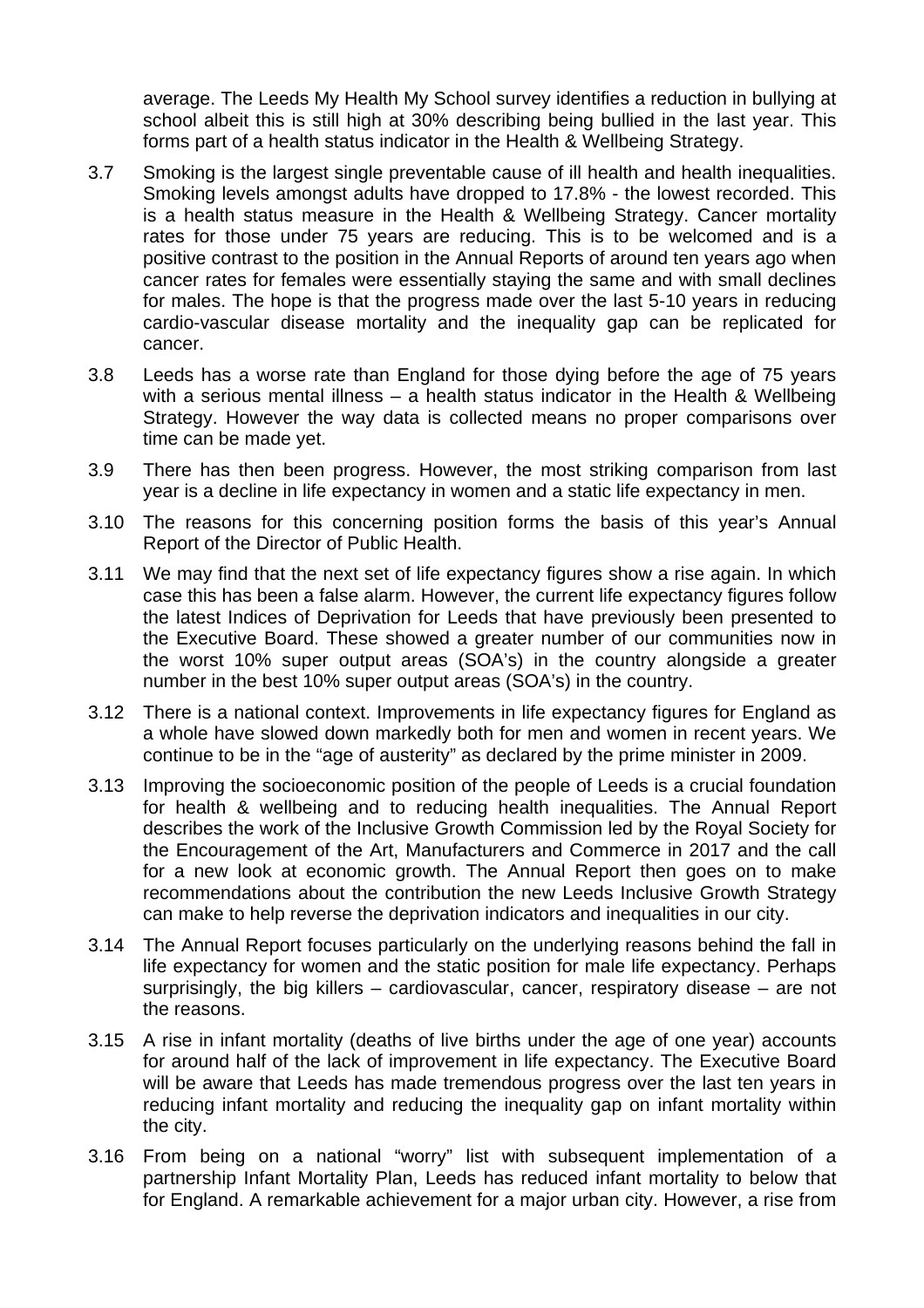a low of 35 deaths in 2012 to 49 in 2016 has resulted in an infant mortality for 2014- 2016 of 4.4/1000 live births – above the England figure of 3.9/1000. This small rise, albeit important, has had a disproportionate effect on the life expectancy figures.

- 3.17 In recent years Leeds has broadened its approach to infant mortality to the period from conception to the child's second birthday – the first thousand days and described as Best Start. Best Start is a priority in the Leeds Health & Wellbeing Strategy and the Annual Report confirms the importance of a continued focus on implementing the Best Start Plan 2015 – 2019.
- 3.18 There are three other significant causes for the disappointing life expectancy figures – a rise in deaths in women from alcohol related liver disease, a rise in deaths in men from drug related overdoses and a rise in deaths in men who have taken their own lives.
- 3.19 For each of these three public health issues there is a section describing the current position in Leeds, the actions being taken in Leeds and recommendations for further action. Case studies are used to describe the impact on individual Leeds residents of excess alcohol, heroin use, experiences of attempting to take one's own life.
- 3.20 In relation to increasing deaths in women from alcohol related liver disease recommendations include social marketing targeted at young women, increased identification and brief advice in primary care and secondary care, reviewing alcohol treatment needs and services for women.
- 3.21 In relation to increasing drug related deaths in men recommendations include use of drug misuse death audit data to better target interventions, reviewing opiate users.
- 3.22 In relation to increasing numbers of men taking their own lives recommendations include ensuring that 30-50 year old men remain a priority within the implementation of Leeds Suicide Prevention Plan.
- 3.23 The Annual Report covers one further area self-harm by women especially in the 16-24 year age group. While not directly linked to the life expectancy figures this is an area of increasing concern. A comparison with last year's Annual Report on the Leeds My Health My School survey shows a rise in the number of primary and secondary students feeling stressed or anxious – now over one in five. This is also part of one of the health status indicators in the Leeds Health & Wellbeing Strategy. This rise coupled with an increase in admissions for women who self-harm has warranted inclusion in this year's Annual Report. Again case studies have been used to better highlight the issue with recommendations for further action.
- 3.24 The Annual Report acknowledges the need to have a greater understanding of gender in relation to health & wellbeing – including those who cross traditional gender boundaries (trans) whether permanently or otherwise. Leeds City Council in conjunction with Leeds Beckett University has undertaken the largest men's health needs assessment in the country. There is a recommendation that a comprehensive health needs assessment for women should be undertaken for Leeds.
- 3.25 Finally, the report covers the importance of local public health information and intelligence that can analyse issues within our city. Public Health England provide an excellent service but one that stops at the Leeds boundary. Fortunately, Leeds City Council has a nationally recognised Public Health Intelligence team. The need for this service will only increase and Leeds City Council is to be commended for combining Public Health intelligence with the intelligence function of the Leeds Clinical Commissioning Groups.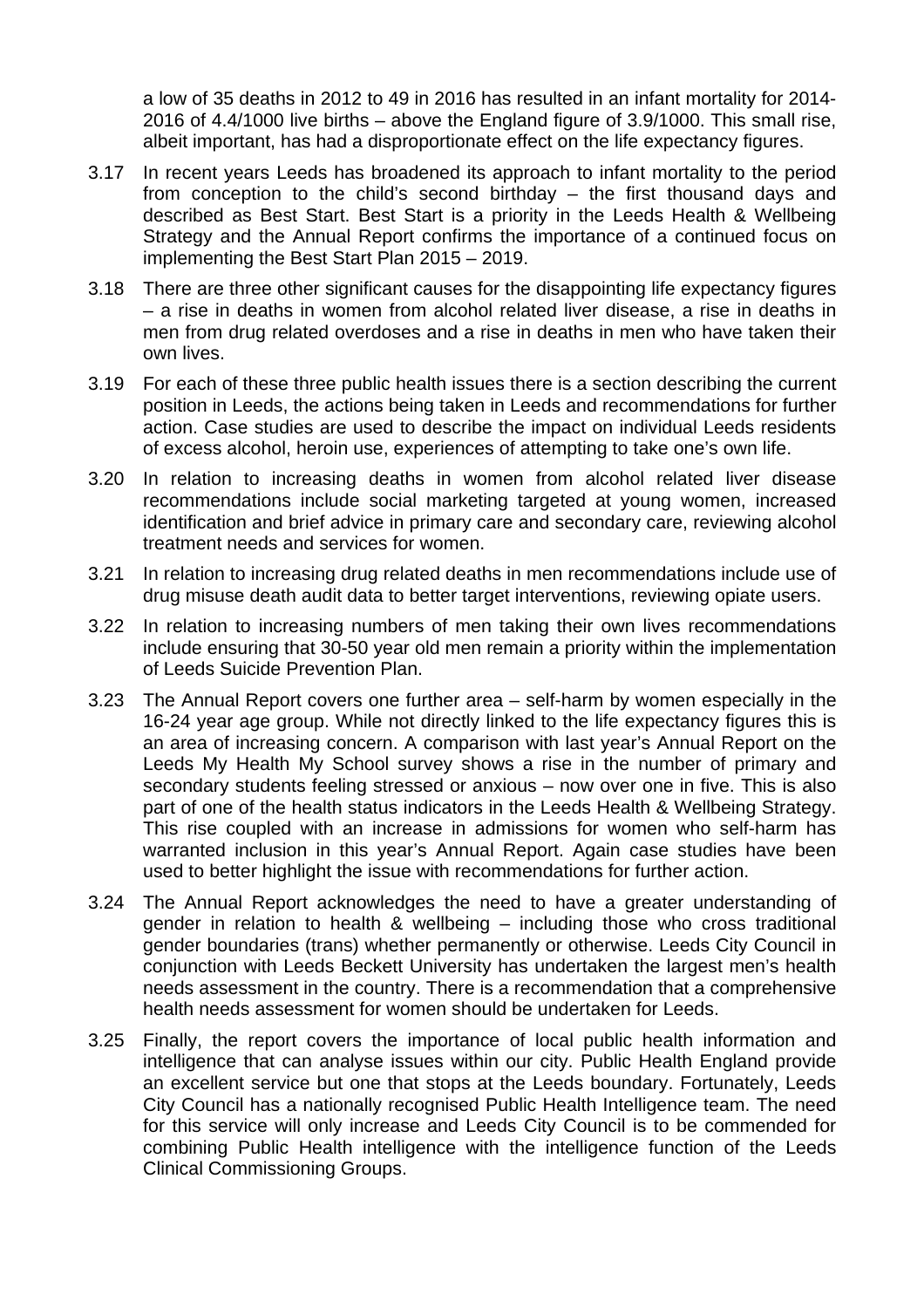- 3.26 The Annual Report is available online and readers are signposted for further information on the health statistics for Leeds at http://observatory.leeds.gov.uk
- 3.27 Looking at Leeds in relation to the other core cities, then what is striking is that where indicators have worsened for Leeds, then that has also occurred in the other core cities. For example, all, bar one, core city has seen a decline in female life expectancy.

### **4. Corporate considerations**

### **4.1 Consultation and engagement**

- 4.1.1 Various initiatives described in the Annual Report have been developed with the public.
- 4.1.2 Members of the public have helped write this and previous Annual Reports through personal stories and experience.
- 4.1.3 There is a communications plan associated with this year's Annual Report.

## **4.2 Equality and diversity / cohesion and integration**

4.2.1 The Annual Report recognises the differential impact of gender on health issues impacting on life expectancy.

## **4.3 Council policies and best council plan**

4.3.1 The Annual Report of the Director of Public Health supports the council's role improving health and reducing health inequalities as set out in the Leeds Health & Wellbeing Strategy. The links made between the Health & Wellbeing Strategy and the contributing role of the new Leeds Inclusive Growth Strategy can play also support the delivery of the Best Council Plan 2018/19 – 2020/21 which recognises these two under linked strategies as key drivers in tackling poverty and a range of inequalities.

### **4.4 Resources and value for money**

4.4.1 The costs of producing the Annual Report of the Director of Public Health are contained within the ring fenced Public Health Grant.

### **4.5 Legal implications, access to information, and call-in**

4.5.1 Publication of the Annual Report of the Director of Public Health will enable the council to meet its statutory requirements under the Health & Social Care Act 2012.

### **4.6 Risk management**

4.6.1 There are no risks identified with the publication of the Annual Report of the Director of Public Health.

# **5. Conclusions**